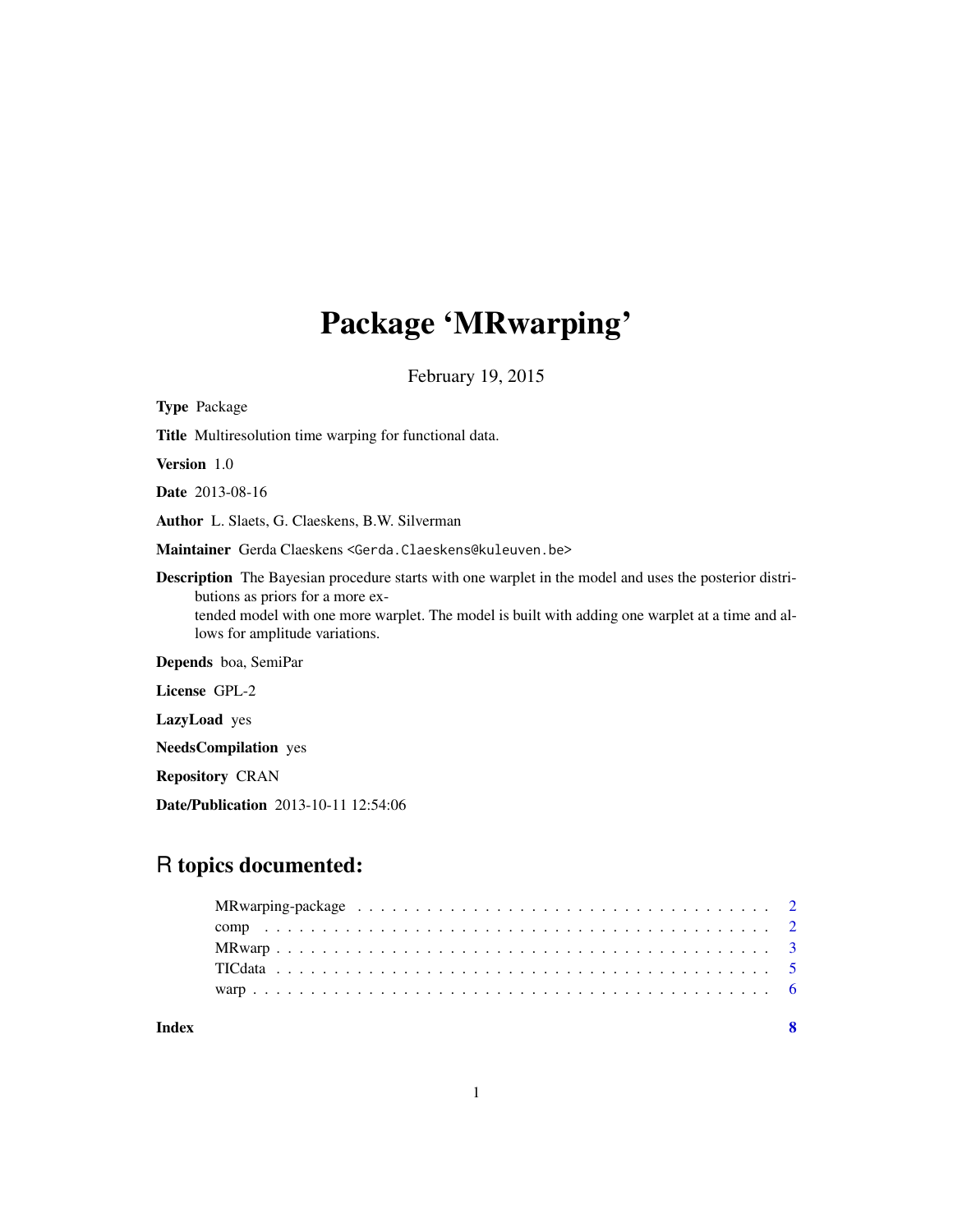<span id="page-1-0"></span>MRwarping-package *This package performs Bayesian multiresolution time warping for functional data.*

### Description

Time warping is performed via a composition of warplets. The Bayesian model starts with one warplet and adds warplets one at a time until the warping action becomes negligible in the sense of having almost zero intensity or too narrow domains. The posterior distributions are used as prior distributions for the extended model in the next step. Warplets have an immediate interpretation as warping functions and the inverse warplet is trivial to obtain.

### Details

| Package:  | <b>MR</b> warping         |
|-----------|---------------------------|
| Type:     | Package                   |
| Version:  | 1.0                       |
| Date:     | 2012-10-22                |
| License:  | What license is it under? |
| LazyLoad: | yes                       |

#### Author(s)

L. Slaets, G. Claeskens, B.W. Silverman

Maintainer: <Gerda.Claeskens@kuleuven.be>

#### References

Slaets, Claeskens and Silverman (2010). Warping functional data in R and C via a Bayesian Multiresolution approach. Journal of Statistical Software, 55(3), 1-22, URL http://www.jstatsoft.org/v55/i03/.

Claeskens, Silverman and Slaets (2010). A multiresolution approach to time warping achievec by a Bayesian prior-posterior transfer fitting strategy. Journal of the Royal Statistical Society, Series B, 72(5), 673-694.

comp *Constructs and evaluates a single warplet.*

# Description

A quartic warplet kernel is used to construct a warplet with parameters a,lambda,r1,r2,x. This function is used within MRwarp.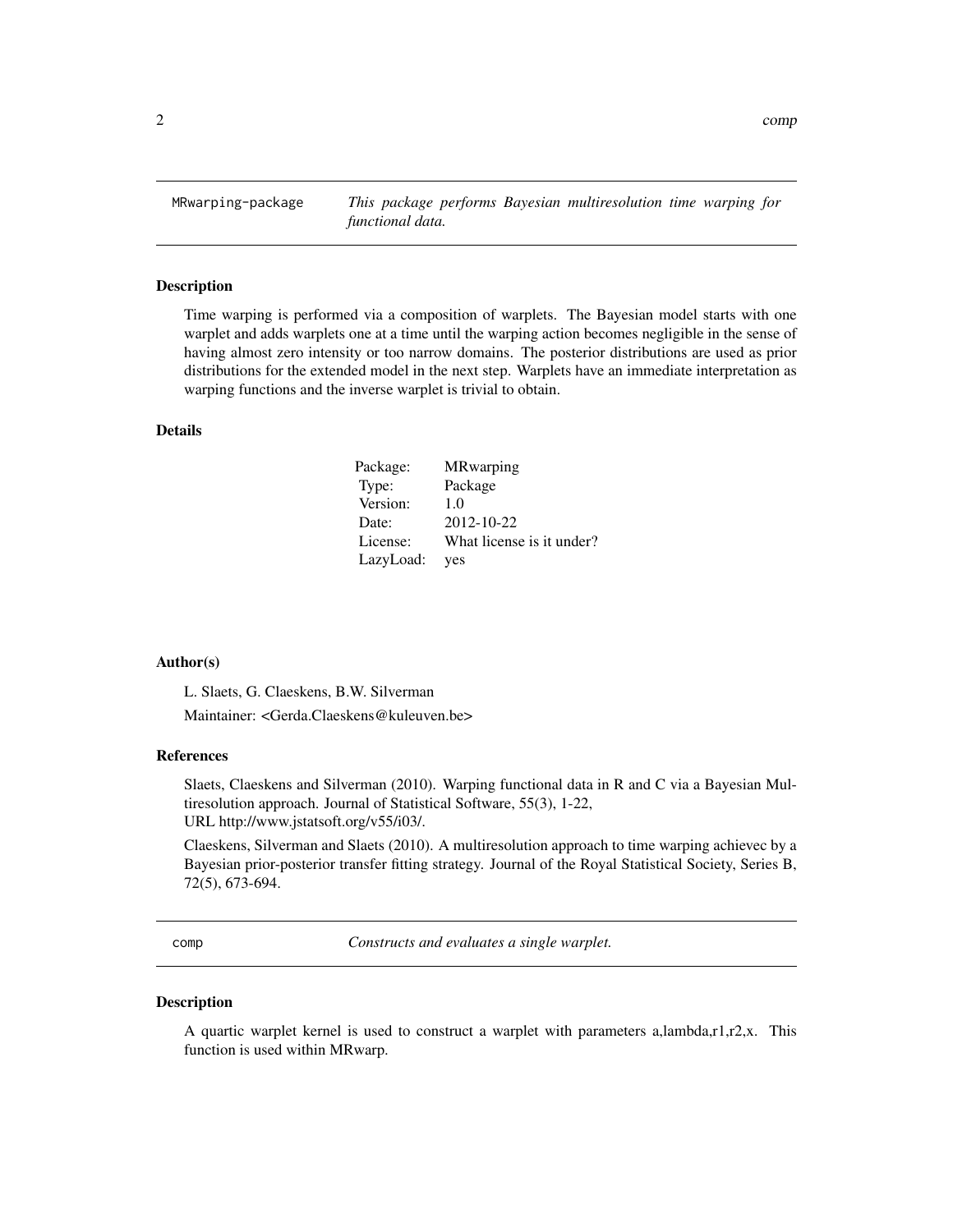#### <span id="page-2-0"></span>MRwarp 3

### Usage

comp(a, lambda, r1, r2, x)

#### Arguments

| a              | Center of the warplet kernel.                                                                                |
|----------------|--------------------------------------------------------------------------------------------------------------|
| lambda         | Intensity of the warp, should be between $(-1,1)$ .                                                          |
| r1             | Radius on the left-hand side of the center a, such that a-r1 is the lower bound of<br>the warping domain.    |
| r <sub>2</sub> | Radius on the right-hand side of the center a, such that $a+r2$ is the upper bound<br>of the warping domain. |
| X              | Time point where to evaluate the warplet.                                                                    |

# Value

The vector of warped time points.

# Author(s)

L. Slaets, G. Claeskens, B.W. Silverman.

### References

See the papers: Slaets, Claeskens and Silverman (2010). Warping functional data in R and C via a Bayesian Multiresolution approach. Journal of Statistical Software, 55(3), 1-22, URL http://www.jstatsoft.org/v55/i03/.

Claeskens, Silverman and Slaets (2010). A multiresolution approach to time warping achievec by a Bayesian prior-posterior transfer fitting strategy. Journal of the Royal Statistical Society, Series B, 72(5), 673-694.

MRwarp *Main function to perform multiresolution warping for functional data in a Bayesian way.*

#### Description

The Bayesian procedure starts with one warplet in the model and uses the posterior distributions as priors for a more extended model with one more warplet. The model is built with adding one warplet at a time and allows for amplitude variations.

# Usage

```
MRwarp(Xdata, Ydata, chain = 400, thin = 10, burnin = 200, kernel.s,
  components = 1, selection = "FIXED", shr = 0.3, outputfit = 1,
alpha = 0.1)
```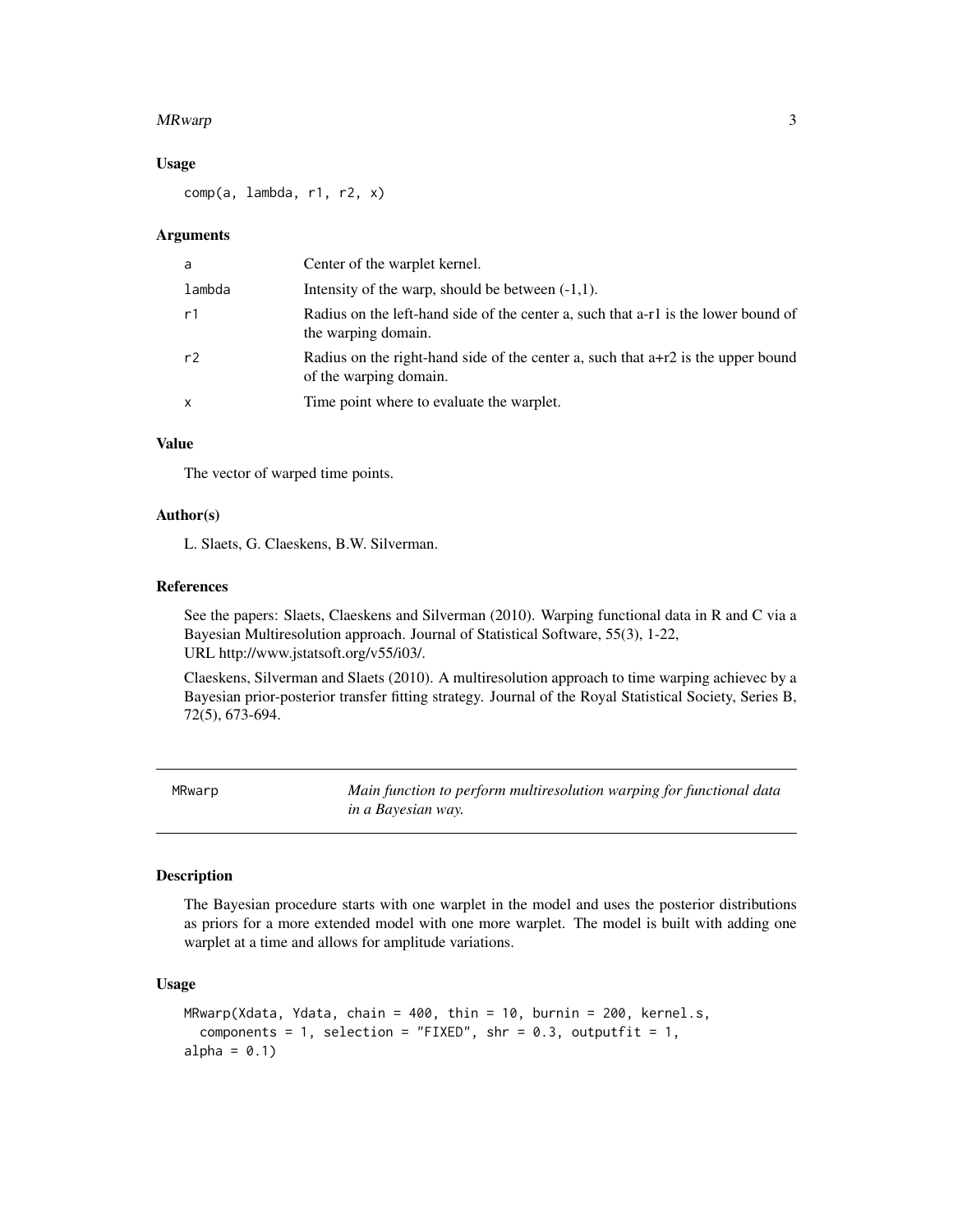# Arguments

| Xdata      | N by T matrix containing the T x-coordinates or time points of the N curve<br>observations. Each row corresponds to a particular subject. No default.     |
|------------|-----------------------------------------------------------------------------------------------------------------------------------------------------------|
| Ydata      | N by T matrix containing the T y-coordinates or response values of the N curve<br>observations. Each row corresponds to a particular subject. No default. |
| chain      | The total number of MCMC iterations (default=400).                                                                                                        |
| thin       | The thinning factor of the MCMC algorithm (default=10).                                                                                                   |
| burnin     | The number of MCMC iterations that are discarded (default=200).                                                                                           |
| kernel.s   | Vector containing the starting values for the kernel parameters. No default.                                                                              |
| components | The number of warping components in the final model (default=1). The value is<br>ignored when selection="STEP".                                           |
| selection  | Whether we want to estimate a fixed number of warplets ("FIXED"), or evaluate<br>the warping procedure after each component ("STEP") (default= "FIXED").  |
| shr        | Determines the variance of the prior on the warplet intensities and shifts (default<br>$= 0.3$ ).                                                         |
| outputfit  | 1 if the warped curves should be plotted after each estimated model, 0 otherwise<br>$(detault=1).$                                                        |
| alpha      | The significance level to be used in the model selection procedure (default=0.1).                                                                         |

# Value

| last           | List of output values for the last fitted model.                                                                                                                  |
|----------------|-------------------------------------------------------------------------------------------------------------------------------------------------------------------|
| previous       | List of output values for the one but last fitted model.                                                                                                          |
| shift          | Component of the output list. A MCMC chain of the estimated horizontal shift<br>for curves 1 to $N$ .                                                             |
| warping        | Component of the output list that is itself a list containing four quantities: lower,<br>A, upper and Intensities.                                                |
| lower          | Component of warping. Adaptive MCMC chains of the estimated warping lower<br>bounds $(w_{l,1}, \ldots, w_{l,Q-1})$ .                                              |
| A              | Component of warping. Adaptive MCMC chains of the estimated warping cen-<br>ters $(a_1, , a_{Q-1})$ .                                                             |
| upper          | Component of warping. AMCMC chains of the estimated warping upper bounds<br>$(w_{u,1},\ldots,w_{u,Q-1}).$                                                         |
| Intensities    | Component of warping. Adaptive MCMC chains of the estimated warping in-<br>tensities, first all N values for warplet $1, \ldots$ , all N values for warplet $Q$ . |
| kernels        | Component of the output list. Adaptive MCMC chains of the estimated kernel<br>lower bounds, centers and upper bounds.                                             |
| error.variance |                                                                                                                                                                   |
|                | Component of the output list. The estimated value of the error variance.                                                                                          |
| max.post.dens  | Component of the output list. The row in the parameter chain vectors/matrices<br>corresponding to the highest posterior pseudo-log-likelihood.                    |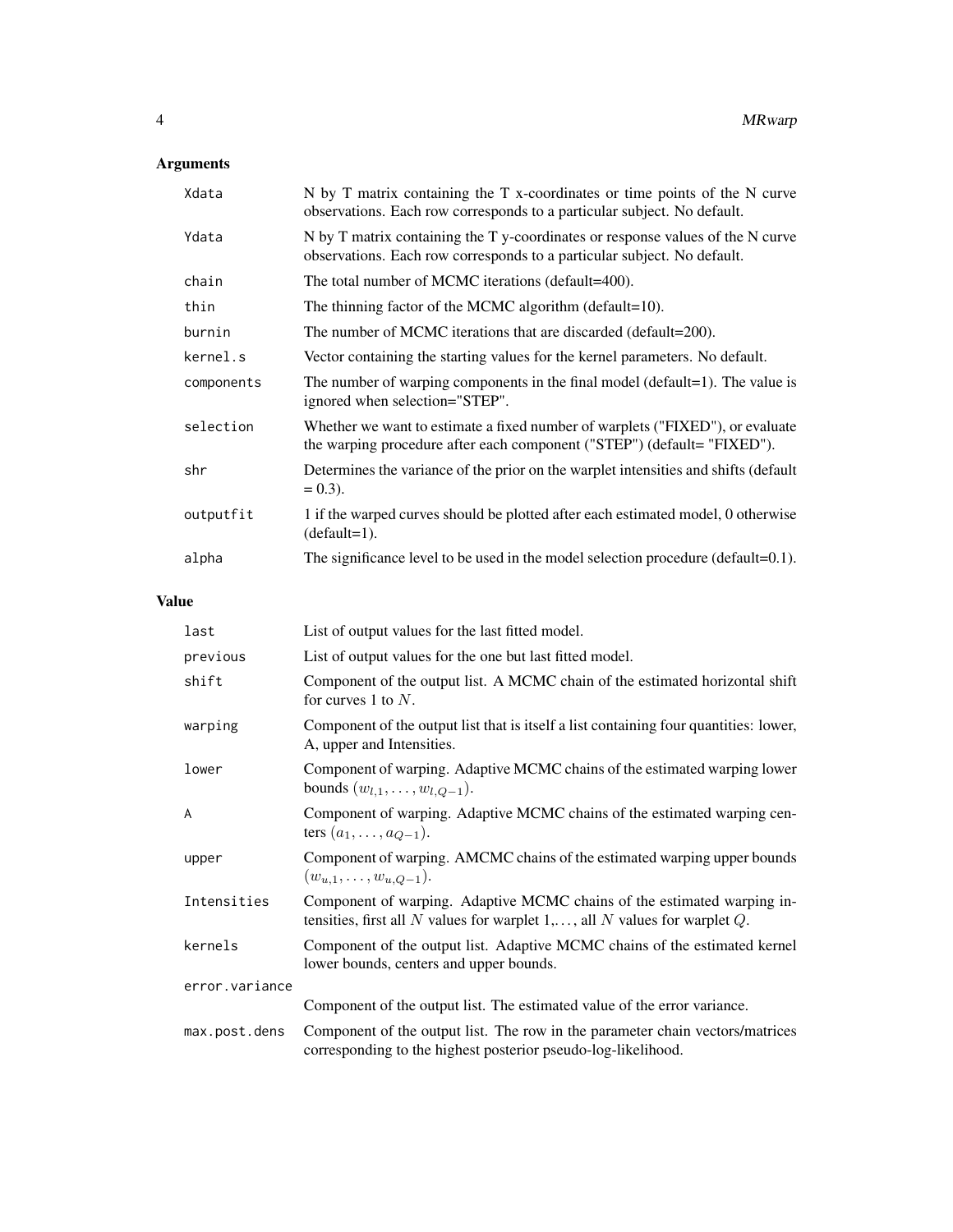#### <span id="page-4-0"></span>TICdata 5

# Author(s)

L. Slaets, G. Claeskens, B.W. Silverman.

# References

See the papers: Slaets, Claeskens and Silverman (2010). Warping functional data in R and C via a Bayesian Multiresolution approach. Journal of Statistical Software, 55(3), 1-22, URL http://www.jstatsoft.org/v55/i03/.

Claeskens, Silverman and Slaets (2010). A multiresolution approach to time warping achievec by a Bayesian prior-posterior transfer fitting strategy. Journal of the Royal Statistical Society, Series B, 72(5), 673-694.

### Examples

```
data(TICdata)
TIC = as.matrix(TICdata)
index = 1:200*2-1TICy = t(matrix(index,200,11))
x = 1:400for (i in 1:11)
{
TIC.sm = spm(TIC[i, ]<sup>~</sup>f(x))TICy[i,] = TIC.sm$fit$fitted[index]
}
TICx = t(matrix(index, 200, 11))kernel.s = c(70,100,130,270,285,300)
## Not run:
output = MRwarp(Xdata=TICx,Ydata=TICy,chain=100,thin=5,burnin=50,kernel.s,
components=1,selection="FIXED",shr=0.3,outputfit=1,alpha=0.1)
## End(Not run)
```
TICdata *TIC data.*

# Description

A sample of 11 curves with TIC counts of a Liquid Chromatography-Mass Spectrometry (LS-MS) data set.

# Usage

data(TICdata)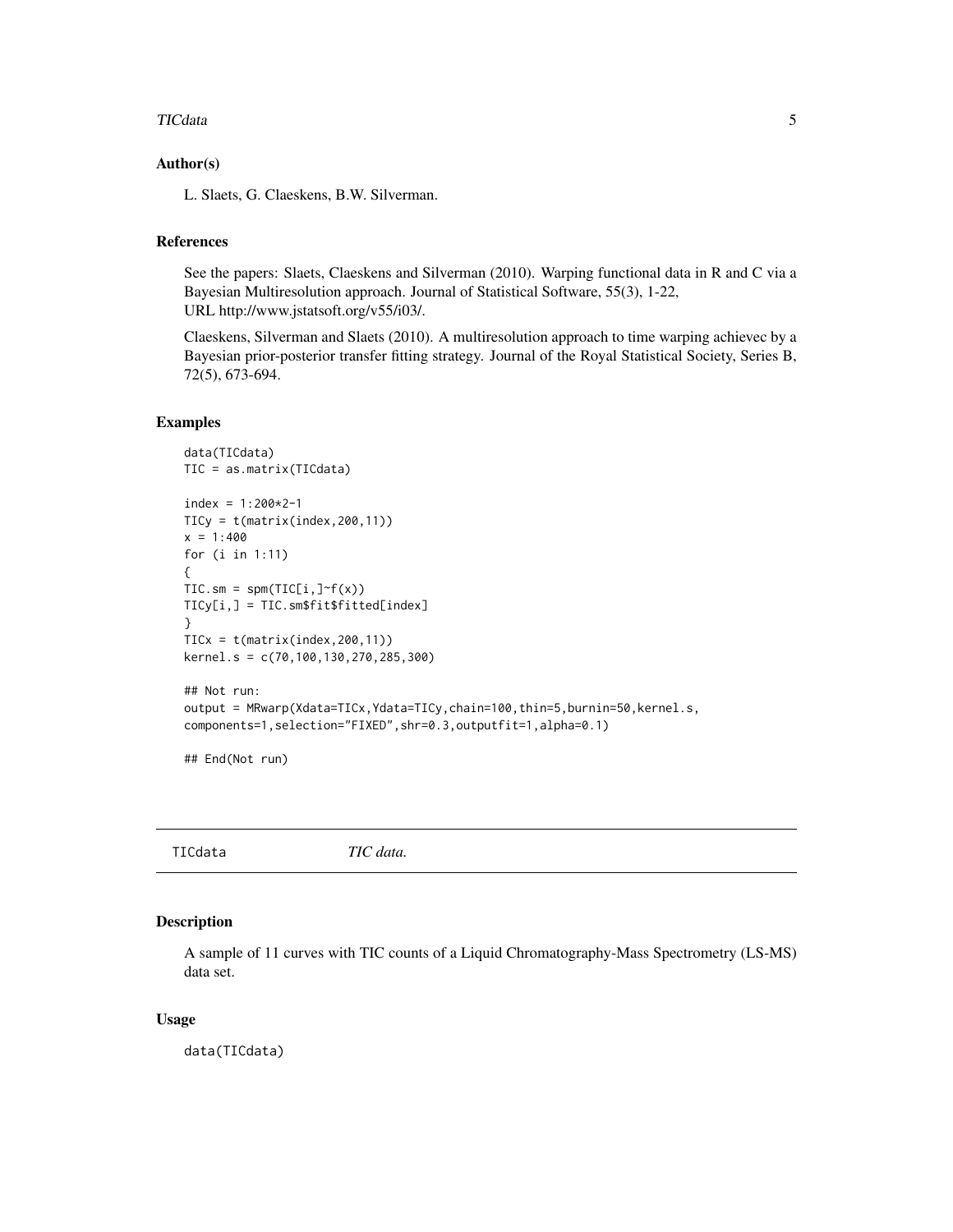# <span id="page-5-0"></span>Format

A data frame with 400 observations for each of 11 curves. The different rows correspond to the different curves.

# Source

Listgarten, J., Neal, R.M., Roweis, S.T. and Emili, A. (2005). Multiple Alignment of Continuous Time Series, in Advances in Neural Information Processing Systems 17, Eds Saul, L.K., Weiss Y. and Bottou, L., MIT Press, Cambridge, MA, 817–824.

# Examples

```
data(TICdata)
TIC=as.matrix(TICdata)
## Preparation of the TIC data for use in warping.
# for smoothing the LC-MS data TIC
library("SemiPar")
index = 1:200*2-1TICy = t(matrix(index,200,11))
TIC = as.matrix(TICdata)
x = 1:400for (i in 1:11)
{
TIC.sm = spm(TIC[i, ]<sup>~</sup>f(x))TICy[i,] = TIC.sm$fit$fitted[index]
}
TICx = t(matrix(index,200,11))
```
warp *Evaluates a composition of warplets.*

# Description

The function warp evaluates a composition of warplets that are constructed by the function comp.

### Usage

warp(A, Lambda, R1, R2, x)

#### Arguments

| A              | Vector of centers of the warplets.                               |
|----------------|------------------------------------------------------------------|
| Lambda         | Vector of intensities.                                           |
| R1             | Vector of radii on the left-hand side of the centers.            |
| R <sub>2</sub> | Vector of radii on the right-hand side of the centers.           |
| X              | Vector of time points at which to evaluate the warping function. |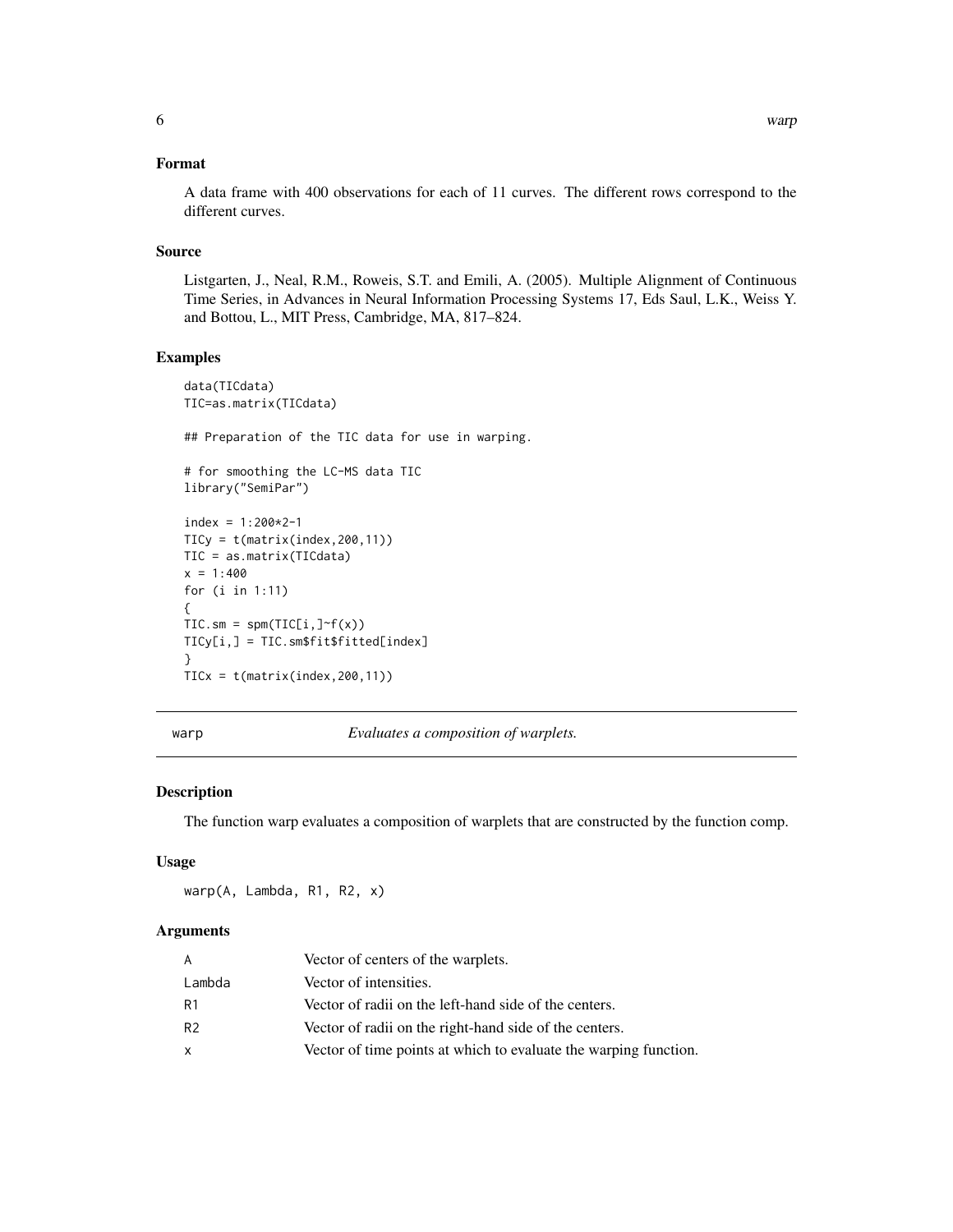warp 7 and 7 and 7 and 7 and 7 and 7 and 7 and 7 and 7 and 7 and 7 and 7 and 7 and 7 and 7 and 7 and 7 and 7 and 7 and 7 and 7 and 7 and 7 and 7 and 7 and 7 and 7 and 7 and 7 and 7 and 7 and 7 and 7 and 7 and 7 and 7 and 7

# Value

warp contains the warping function evaluated at x, see also comp.

# Author(s)

L. Slaets, G. Claeskens, B.W. Silverman.

# References

See the papers: Slaets, Claeskens and Silverman (2010). Warping functional data in R and C via a Bayesian Multiresolution approach. Journal of Statistical Software, 55(3), 1-22, URL http://www.jstatsoft.org/v55/i03/.

Claeskens, Silverman and Slaets (2010). A multiresolution approach to time warping achievec by a Bayesian prior-posterior transfer fitting strategy. Journal of the Royal Statistical Society, Series B, 72(5), 673-694.

# Examples

```
t = seq(0, 10, length.out = 1000)tau.t = warp(c(5,2),c(0.6,0.4),c(2,1.5),c(3,2),t)
## The function is currently defined as
warp =
function(A,Lambda,R1,R2,x)
{
Wx = xfor (i in 1:length(A))
     {
warp = comp(A[i],Lambda[i],R1[i],R2[i],Wx)
Wx = warp}
return(Wx)
}
```